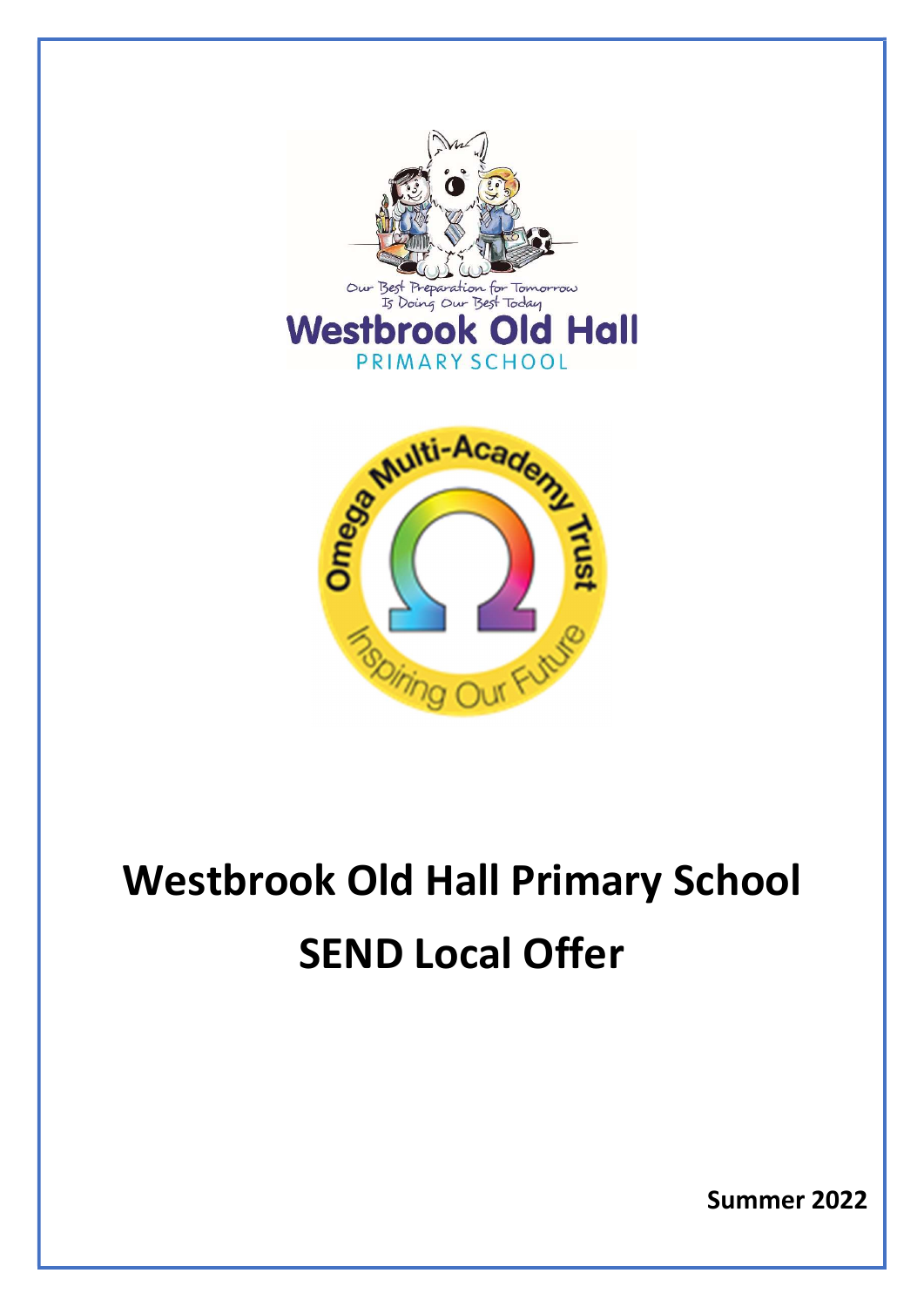Westbrook Old Hall Primary School is an inclusive, school family where we aspire to meet the needs of all children and to instil in them a love of learning. We strive to ensure all children are supported to achieve at school. In order to be successful in this, many steps are taken to support them through their learning journey.

We firmly believe that all our teachers are teachers of pupils with SEND.

Quality first teaching is paramount; however, there may be occasions where some children may require additional support in order to achieve their targets. In some situations, school may apply to the Local Authority for additional funding to support a child's needs. This would be after assessment and consultation with other professionals, for example, Educational Psychologist.

Our Inclusion Leader and Governor are:

- Mrs Fiona Perry Special Educational Needs and Disabilities Co-ordinator
- **Mrs Anne Carr** Inclusion Governor

We also have a dedicated team of Teaching Assistants and SEND support staff who are directed to work with identified year groups, small groups and individual pupils according to need.

There are many SEND terms which are abbreviated, which can lead to lots of confusion.

Below is a glossary of some of the most frequently used terms:

- **ADD** Attention Deficit Disorder
- **ADHD** Attention Deficit & Hyperactivity Disorder
- **ASD** Autistic Spectrum Disorder
- BESD Behavioural, Emotional & Social Difficulties
- $-$  CiC Child in Care
- $-$  **COP** Code of Practice
- CP Child Protection
- CSW Children's Support Worker
- CYPMHS Children & Young People's Mental Health Service (also known as CAMHS)
- $-$  DCD Developmental Co-ordination Disorder
- **EAL** English as an Additional Language
- $-$  **EP** Educational Psychologist
- FSM Free School Meals
- $-$  HI Hearing Impairment
- $-$  IEP Individual Education Plan
- $-$  KS Key Stage
- **LAC** Looked After Child
- LA Local Authority
- MLD Moderate Learning Difficulty
- NC National Curriculum
- $-$  OT Occupational Therapist
- $-$  **SALT** Speech & Language Therapy
- $-$  **SEN** Special Educational Needs
- $-$  SEND Special Educational Needs & Disability
- **SENDCO** Special Educational Needs & Disabilities Co-ordinator
- $-$  SpLD Specific Learning Difficulty
- VI Visual Impairment